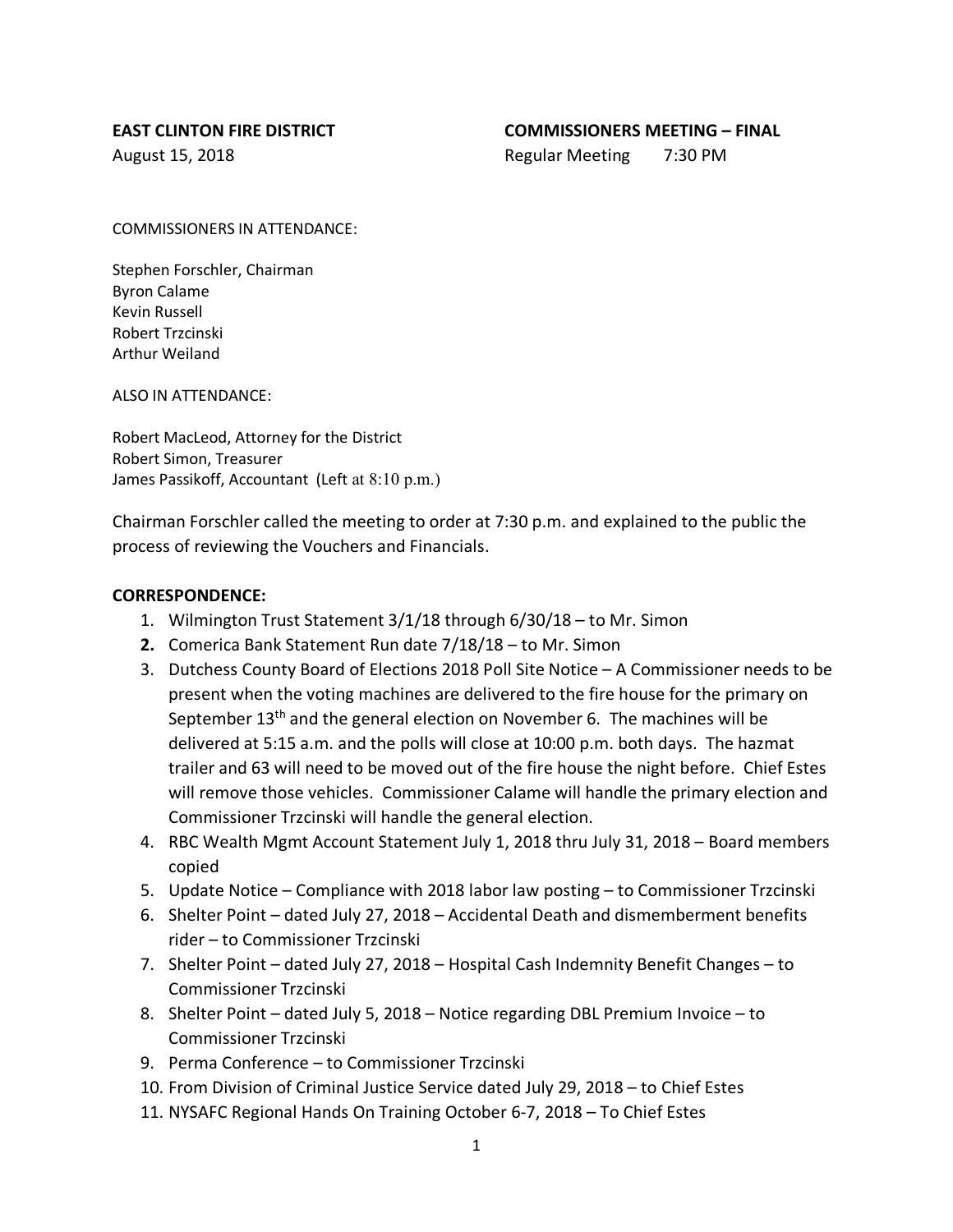- 12. PERMA dated August 3, 2018 Yearly check in to Commissioner Trzcinski
- 13. PERMA 2018 annual member survey to Commissioner Trzcinski
- 14. PERMA Workers Comp News for Public Employers to Commissioner Trzcinski

# **MINUTES:**

Motion to accept the June 19, 2018 special meeting minutes as corrected made by Commissioner Calame and seconded by Commissioner Trzcinski.

| <b>Commissioner Weiland</b> | Ave | <b>Commissioner Calame</b> | Abstain |
|-----------------------------|-----|----------------------------|---------|
| Commissioner Trzcinski      | Ave | Chairman Forschler         | Ave     |
| <b>Commissioner Russell</b> | Ave |                            |         |
| Motion carried 4-0-1        |     |                            |         |

Motion to accept the July 11, 2018 regular meeting minutes as corrected made by Commissioner Trzcinski and seconded by Commissioner Russell.

| <b>Commissioner Calame</b>  | Ave | <b>Commissioner Trzcinski</b> | Ave |
|-----------------------------|-----|-------------------------------|-----|
| <b>Commissioner Russell</b> | Ave | Chairman Forschler            | Ave |
| <b>Commissioner Weiland</b> | Ave |                               |     |
| Motion carried 5-0.         |     |                               |     |

# **FINANCIALS:**

Having reviewed the vouchers, a motion to pay the bills per the abstract dated as of August 15, 2018 made by Commissioner Trzcinski and seconded by Commissioner Weiland. There was a question about the recycling fee – Mr. Simon will call Welsh Sanitation to request a recycling container for the fire house.

| <b>Commissioner Calame</b>  | Ave | <b>Commissioner Trzcinski</b> | Ave |
|-----------------------------|-----|-------------------------------|-----|
| <b>Commissioner Russell</b> | Ave | Chairman Forschler            | Ave |
| <b>Commissioner Weiland</b> | Ave |                               |     |
| Motion carried 5-0.         |     |                               |     |

Motion to accept the bank statement for the period ending on July 31, 2018 and in agreement with that noted on balance sheet as put forward by Mr. Passikoff with no exceptions made by Chairman Forschler and seconded by Commissioner Trzcinski.

| <b>Commissioner Weiland</b>   | Ave | <b>Commissioner Calame</b> | Ave |
|-------------------------------|-----|----------------------------|-----|
| <b>Commissioner Trzcinski</b> | Ave | Chairman Forschler         | Ave |
| <b>Commissioner Russell</b>   | Ave |                            |     |
| Motion carried 5-0.           |     |                            |     |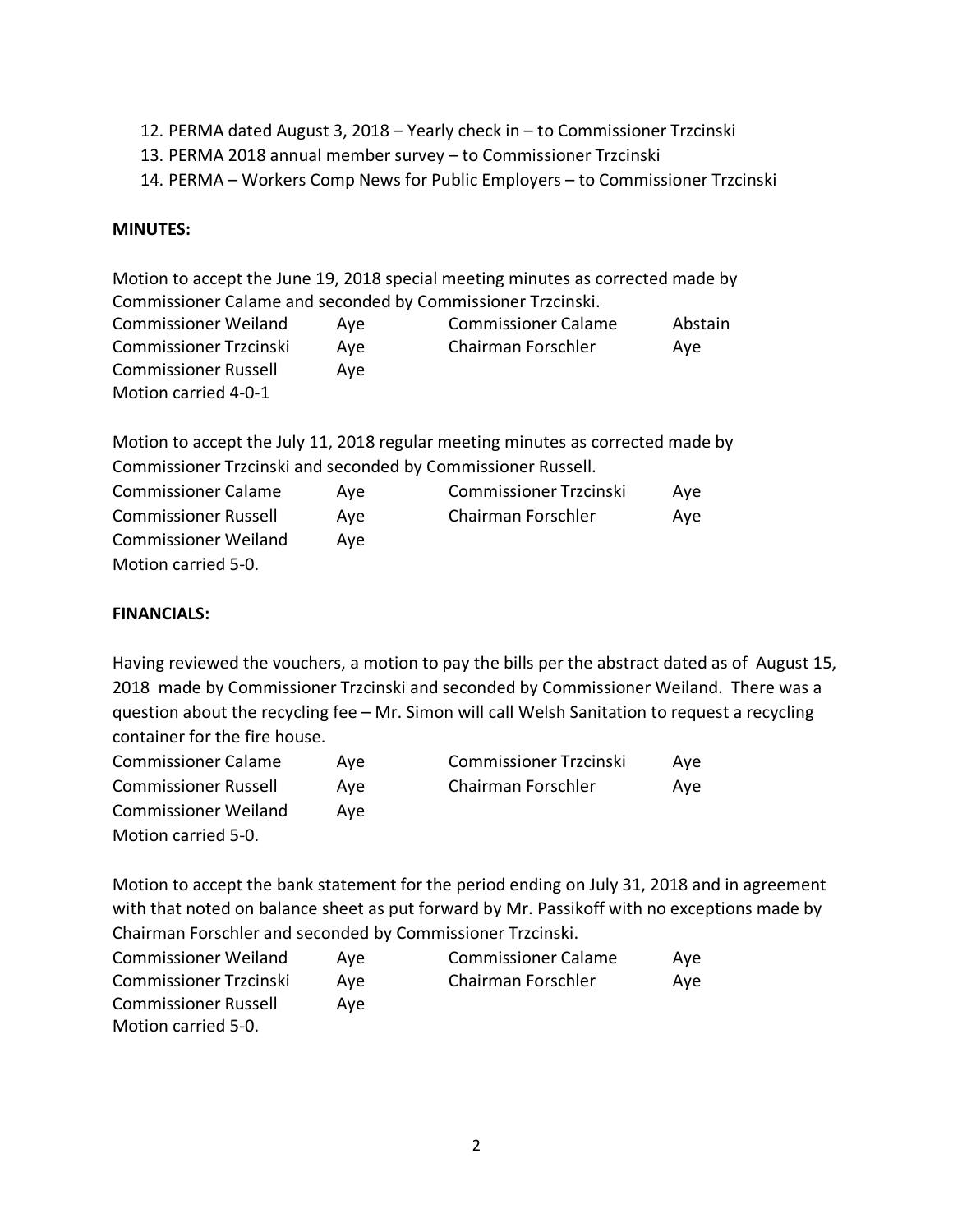**Generator -** Regarding the Crown bill charges for the generator, Mr. Simon came up with \$952 billed for the generator. This has not been adjusted yet in Quickbooks. Mr. Passikoff will make the corrections which will be reflected on the August statement.

**Brush truck** - There was no opposition to the permissive referendum for the brush truck. A motion had been made approving \$65,000 to purchase the brush truck, flatbed, chassis, and pump. Commissioner Russell has a quote from McClain Ford for the \$46,836 for the chassis. This is a \$500 difference from the original quote due to the increase in price for steel. They are waiting for the go ahead.

A motion was made by Commissioner Forschler and seconded by Commissioner Trzcinski authorizing Commissioner Russell to order and sign for the chassis for \$46,836 and the aluminum flatbed for \$3495 plus the pump and miscellaneous requirements.

| <b>Commissioner Weiland</b> | Ave | <b>Commissioner Calame</b> | Ave |
|-----------------------------|-----|----------------------------|-----|
| Commissioner Trzcinski      | Ave | Chairman Forschler         | Ave |
| <b>Commissioner Russell</b> | Ave |                            |     |
| Motion carried 5-0.         |     |                            |     |

**Audit progress** – The LOSAP report was sent to Mr. Eglit about a month ago. Mr. Eglit has requested the GASB Statement from Penflex. Mr. Weiland said according to Mr. Passikoff, Mr. Eglit has that report so unless he is missing any confirmation letters he should be finishing up the audit. Commissioner Weiland will go after a completion date from Mr. Eglit.

**Hose cleaner** – Commissioner Trzcinski looked on ebay and the hose cleaner is still there with a first bid at \$1,000. The seller wants \$3,500. Chief Estes has looked at it on line and said it would be functional and would save the district \$6,500 at a minimum. Commissioner Trzcinski has looked at new ones and said they run for \$11,000 to \$12,000. There was a discussion as to how to bid on an auction item. Mr. Passikoff said you will need to do a google search to see if anything else is available and then write up a blurb as to why this item is worth this price. If this is a private individual, there won't be any sales tax on the item. Commissioner Trzcinski said he will use his own paypal account and then get reimbursed by the district. Mr. Simon said there will be a paypal charge.

A motion was made by Commissioner Weiland and seconded by Chairman Forschler authorizing Commissioner Trzcinski to spend up to \$4,000 to finish the process of bidding on the hose cleaner on ebay and any additional fees incurred from using his personal paypal account. Two verbal quotations will be required as part of the documentation according to the policy manual. Commissioner Calame Aye Commissioner Trzcinski Aye Commissioner Russell Aye Chairman Forschler Aye Commissioner Weiland Aye Motion carried 5-0.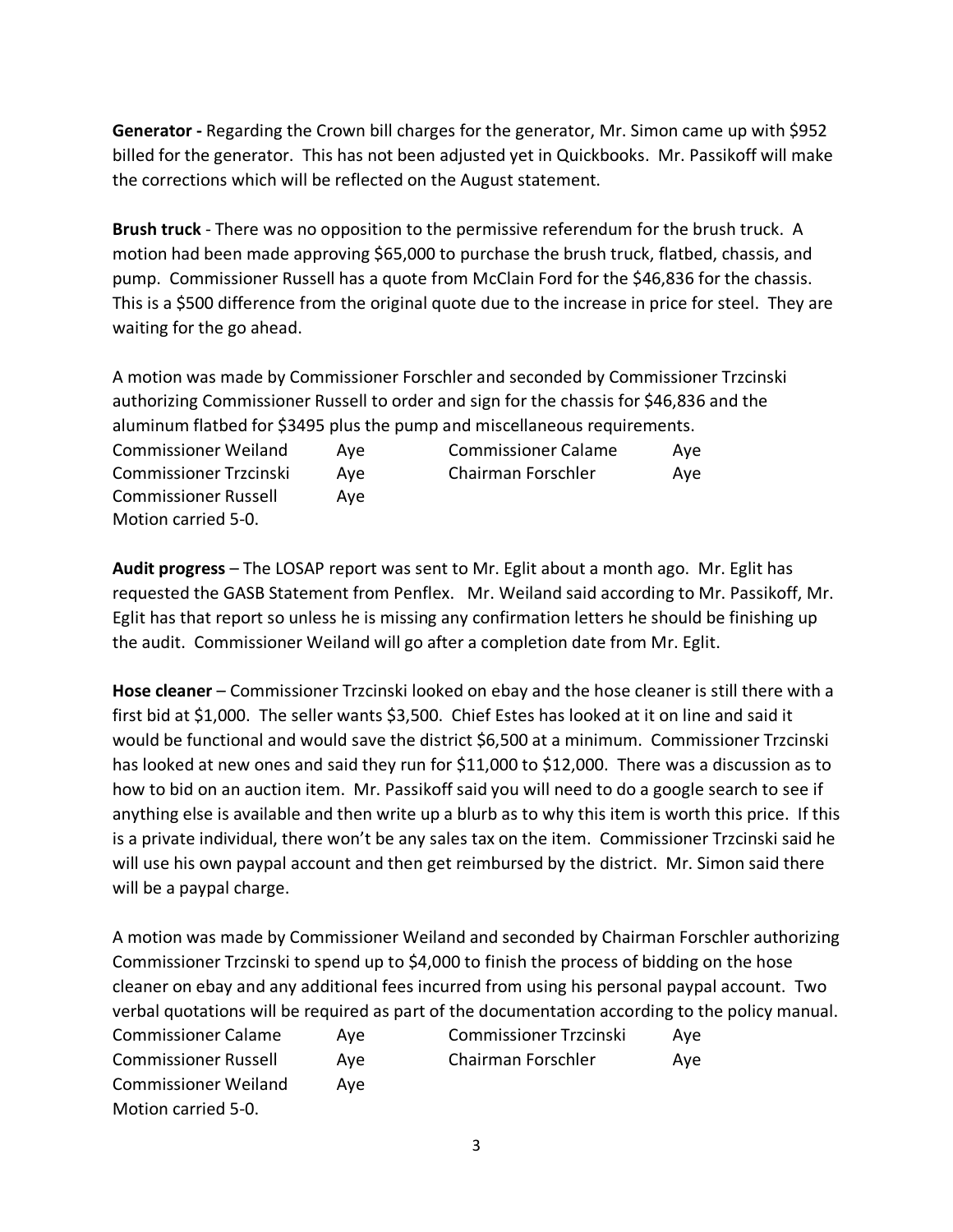**Scott Paks** – Chief Estes said five of the new version have been purchased and we talked about seven. A motion was made by Chairman Forschler and seconded by Commissioner Calame to authorize Chief Estes to order two more Scott Paks from MES at the state bid price. Chief Estes said they do have a shelf life and new technology has changed beyond the life of ours. The old ones have thermal imaging built into the mask. We don't have interior firefighters that will have use for that so they will be at a lesser cost. MES takes the old ones back and may refurbish and update as appropriate. The new paks are much lighter. These are ordered out of the general fund.

| <b>Commissioner Calame</b>  | Ave | <b>Commissioner Trzcinski</b> | Ave |
|-----------------------------|-----|-------------------------------|-----|
| <b>Commissioner Russell</b> | Ave | Chairman Forschler            | Ave |
| <b>Commissioner Weiland</b> | Ave |                               |     |
| Motion carried 5-0.         |     |                               |     |

**Preliminary Budget** – The Board will review and approve in September. Commissioner Calame asked Mr. Passikoff if he had a sense of the total expenses today and the remaining balance as opposed to the same ratio a year ago. Mr. Passikoff will look into this and report back.

A motion was made by Commissioner Calame and seconded by Chairman Forschler to modify the caption in the balance sheet that reads Construction in progress to Fire House architectural. Commissioner Weiland Aye Commissioner Calame Aye Commissioner Trzcinski Aye Chairman Forschler Aye Commissioner Russell Aye Motion carried 5-0.

# **FIRE POLICE**: Tim Odell

Mr. Odell said all the fire police supplies in the metal cabinet are covered in mold including radios, gloves, and vests. The equipment can't be used as is. It will have to be replaced or professionally cleaned by a company such as Serve Pro. Mr. Odell will contact Serve Pro for a quote to get the equipment cleaned. A suggestion was made that this may be covered by insurance. Mr. Odell will work with Commissioner Trzcinski on this. Commissioner Trzcinski cautioned that an adjuster may have to come in so the equipment should not be disturbed.

# **DEPARTMENT:** Monthly calls: 7 Year to Date: 68

Car 1 - Don Estes

- The annual burn was completed with Red Hook and West Clinton. Support was there as well. All interior firefighters are required to participate and record a live fire every year so this has been done for the year.
- Four members have registered for the flash over class.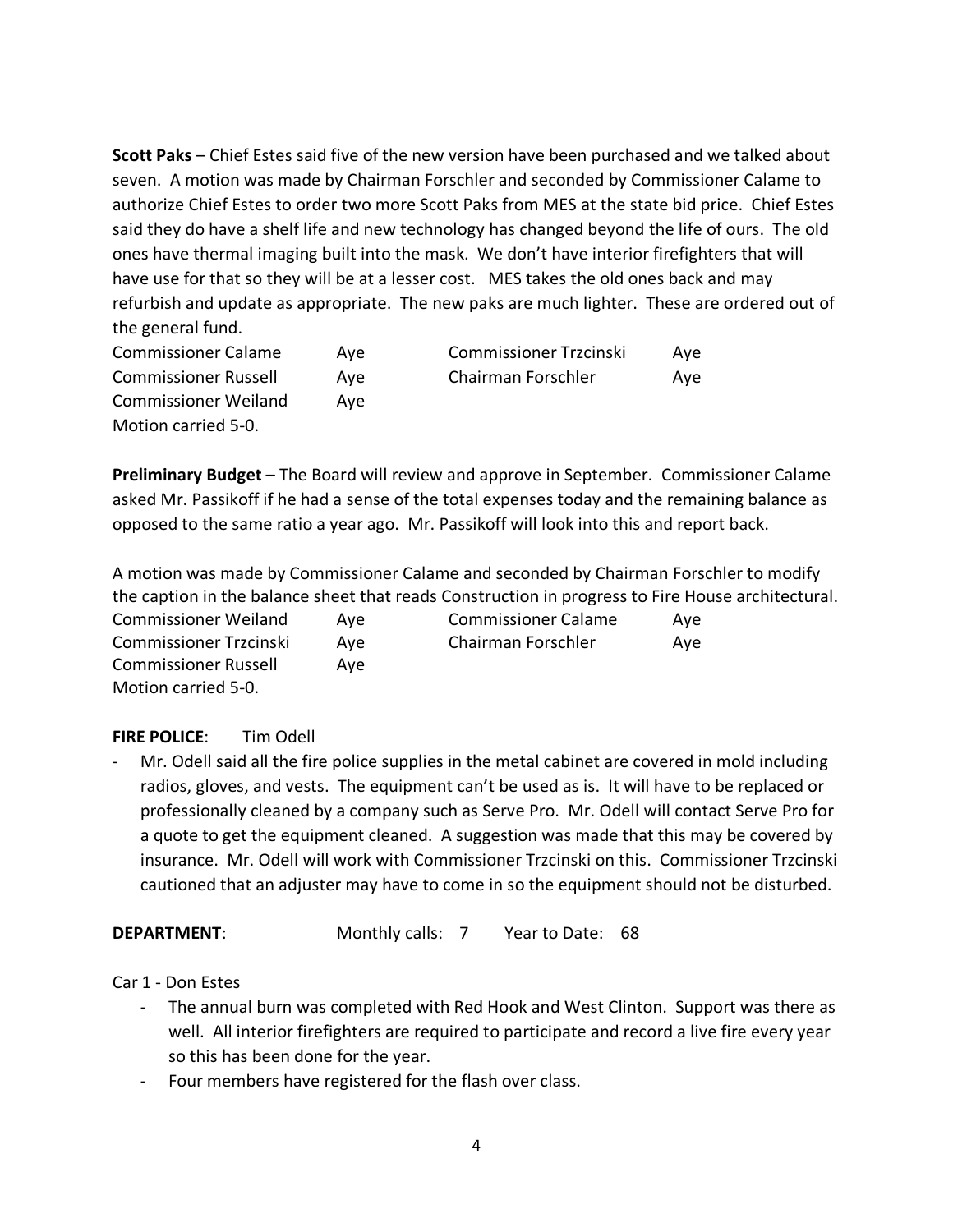- Several members are attending the seminars being offered. One is in Millbrook regarding the Iroquois gas pipeline. There is no cost.
- There is an Active Shooter class scheduled at the Clinton Town Hall on September 12<sup>th</sup> for anyone who is interested in attending.
- Kevin Russell got the regulator fixed on the generator for the rehab vehicle. They ran the generator for three hours at the live burn and had no problems.
- Chief Estes is scheduling the annual certification of all the education equipment.
- The monthly drill will be on August  $27<sup>th</sup>$  at 1800 hours and will start with blood borne pathogens for OSHA and we will then do a real intense auto extrication involving difficult and challenging scenarios.
- All members have been advised of the weight restriction on Fiddlers Road bridge which is 18 tons. 38-38 is over 26 tons.
- The Bailout system is totally completed.
- Surplus equipment is in the trailer. Chairman Forschler said we need to get back on that.

Car 2 - Jim Bathrick had no additions to the above.

Car 3 – Jim Ruffell Sr. was not present.

# **SUPPORT:** N/A

| <b>RESCUE:</b> Chairman Forschler | Monthly Calls: 10 | Year to Date: 78 |  |
|-----------------------------------|-------------------|------------------|--|
|                                   |                   |                  |  |

- Response percentages were a bit low as far as the ambulance getting out. Mr. Simon will publish the CAD report on the website.

# **SAFETY:**

- There will be a safety meeting tomorrow night (Thursday, August  $16<sup>th</sup>$ ) and they hope to get through the initial zone inspections. Other items to address are who will take the OSHA course (Chairman Forschler and one other person) and preventative maintenance. The commissioners will be presented with a list of improvements that are needed including electrical and exhaust systems. The diesel smoke needs to be addressed. Not everything is functioning. This will be addressed at the September meeting.
- Chairman Forschler said the physical dates with TEK here at the fire house will be October 2<sup>nd</sup> and 18<sup>th</sup>. Sign up sheets will be posted. If a member cannot make either of those dates, they can go directly to Hopewell and have their physical done.

# **MEMBERSHIP:** N/A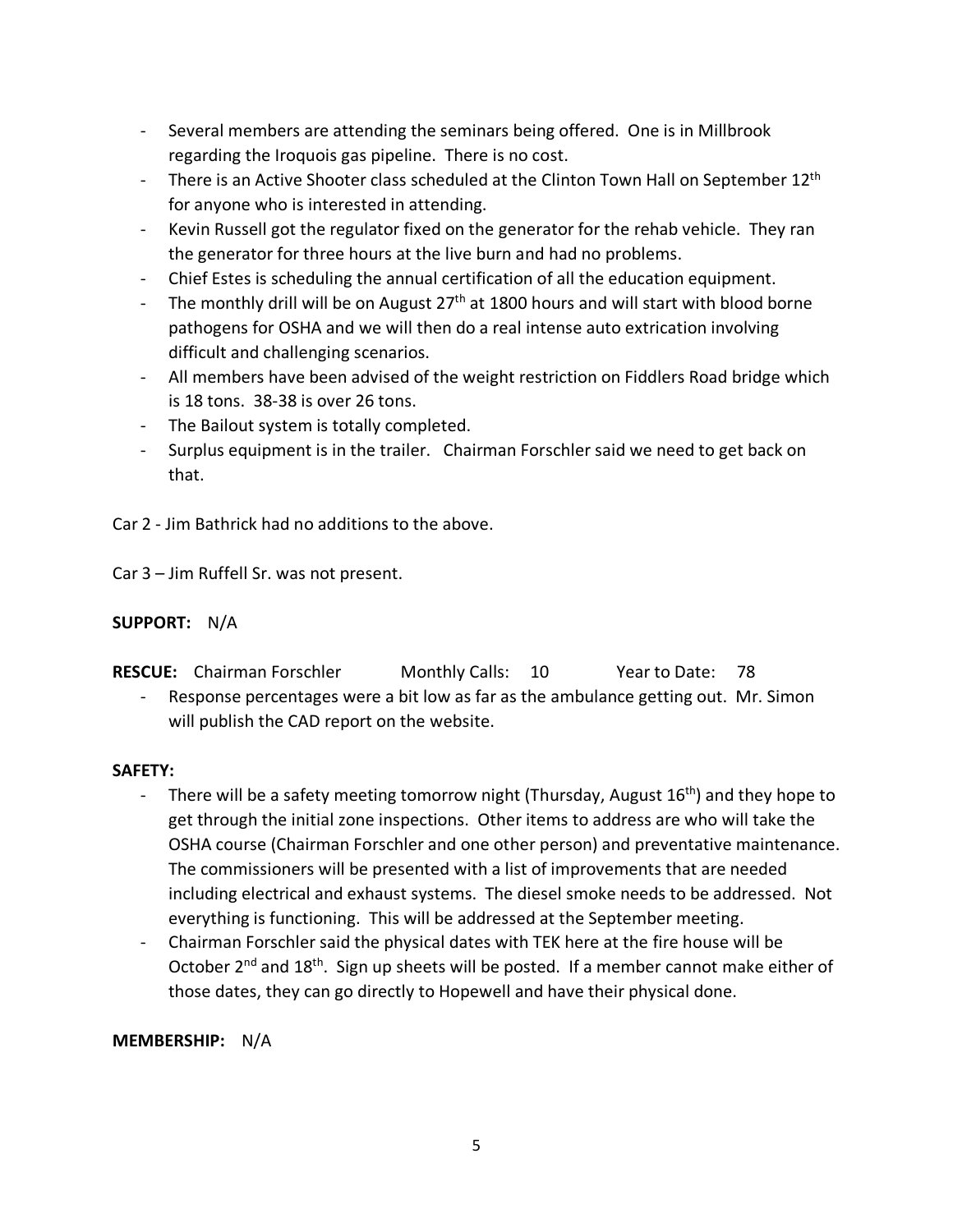### **OLD BUSINESS:**

**Bean store –** Commissioner Weiland contacted Dave Bean. Mr. Bean said he has called the police regarding people parking out front. Commissioner Weiland also spoke to Jeff Burns who owns the liquor store across the street who said he may put a mirror across the road to make the traffic visible. Mr. Burns said he has tried to get the intersection reconfigured for over 12 years. The County has responded by saying since there have been no deaths at this location, they don't consider it a high priority.

A motion was made by Chairman Forschler and seconded by Commissioner Trzcinski to send a letter to Robert Balkind of the DPW copying Theron Tompkins and Raymon Oberly. Commissioner Calame Aye Commissioner Trzcinski Aye Commissioner Russell Aye Chairman Forschler Aye Commissioner Weiland Aye Motion carried 5-0.

**Inventory System** – Mr. Simon is waiting for the individual inventory to be done and will then start on equipment inventory. Software is ready to go.

**Video system** – The system is running. The combination to the door has been changed. The system is still accessed through the combination. The question is do we want to release the combination to the general membership or just the commissioners and district officers. Chairman Forschler and Chief Estes agree to sticking with the commissioners and district officers and then towards the end of the year, those members who have made their LOSAP points will get the combination. Chief Estes will notify the County with the combination. Chief Estes will come back next month with the companies he thinks should get a key fob. Chairman Forschler will email the combination to the commissioners and district officers.

**Policies** – Commissioner Calame suggested that there be a policy in place stating the annual requirements for each member. This should include the sexual harassment policy, the workplace violence policy, and what obligations are required to be considered an active member.

**Active members** – A roster of active members needs to be sent to TEK so they know what people are authorized to get a physical. The district will not pay for a physical if the person is not on the roster. Chairman Forschler read the proposed revision of the active member policy (second draft 8-15-18). Commissioner Trzcinski said it is necessary to know who are active members and at what level for insurance coverage. Chief Estes said when someone joins the company, they don't vote until they are in for a year – they are a probationary member. We consider their participation when voting. No one goes beyond the scope of training. A new member at the EMT level can ride the ambulance, observe and take direction. A probationary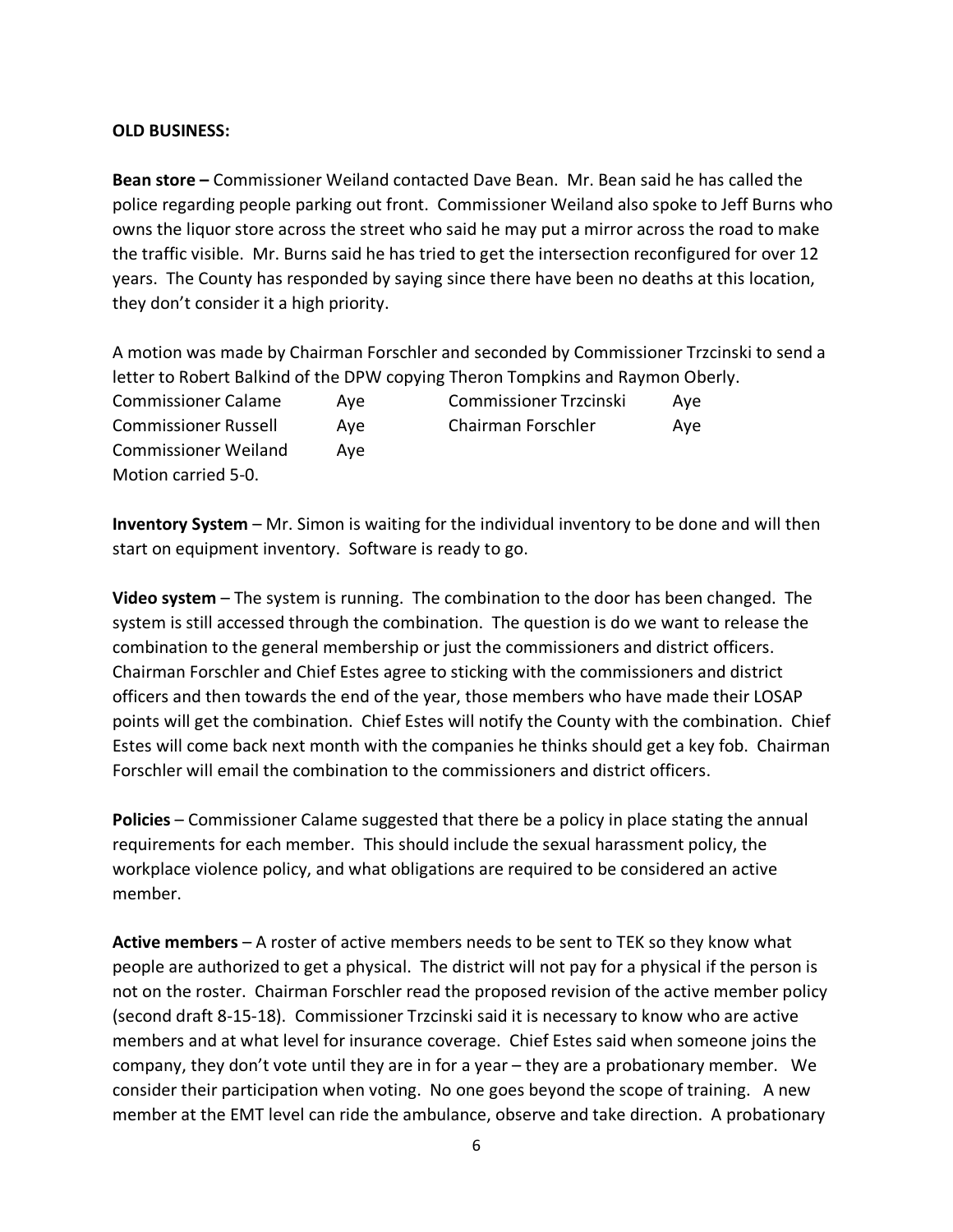firefighter has to stay in the cold zone. However, a probationary member would be allowed in the hot zone if they have taken firefighter one or an EMT class. This is identified in company standards. Probationary and junior members are different. Junior members can't go in the hot zone or be an EMT until they are 18. A member under 18 cannot qualify to be an active member. Probationary members need to be covered by insurance. Chairman Forschler said if the application went through the background check for arson and sexual predator, they are probationary. Commissioner Calame said the levels are probationary, active and life. An inactive life member is not able to respond to calls. They can participate in social events and vote socially only. Chief Estes said only those who get physicals are responders and all active members are responders. A non-responder is an inactive life member or a member who is temporarily inactive due to health or did not do three modules, did not get physical, and did not attend drills. There are company by laws that regulate junior members. Chairman Forschler said we need to get TEK a list of everyone who is entitled to a physical - a list of active members - and we need objective criteria to make that decision. The Board agreed to a workshop on Wednesday, August 29<sup>th</sup> at 7:00 to define qualifications for active membership. Basic concerns are financial (paying for physicals and insurance for individuals not participating and the LOSAP roster), fiscal responsibility, and objective criteria to make decisions relative to who should be contacted to hand in their gear. We need a definition for active, inactive, and probationary membership. The company is a club – you can be a member of the club if you have served as an active member for 15 years. An inactive life member does nothing with zones but can show up to social events, meetings, and fund raisers. Life members also need to be defined. How many people are getting physicals that are never on a fire scene? The Secretary will post the special meeting legal notice in the paper and on the District and Town websites as well as at the post office.

**LOSAP** – Penflex wants to have a meeting regarding the rate of return.

**Liquor liability** – Commissioner Trzcinski said the insurance company needs a list of all of the company events where alcohol is served to the public, not just members. Chief Estes said the pig roast and the lobster dinner and the company gets permits for those dates. Commissioner Trzcinski said we need insurance to cover those events – those two are not in the policy – and the annual dinner which is in the policy. Commissioner Trzcinski needs dates and times of the events.

**Cleaner** – There has been some dissatisfaction expressed with the cleaning job being done. Commissioner Weiland is the liaison so he will get specifics from the cleaner as to what she does and if she is operating off the list that was supplied to her. The District will pay to get the carpet cleaned.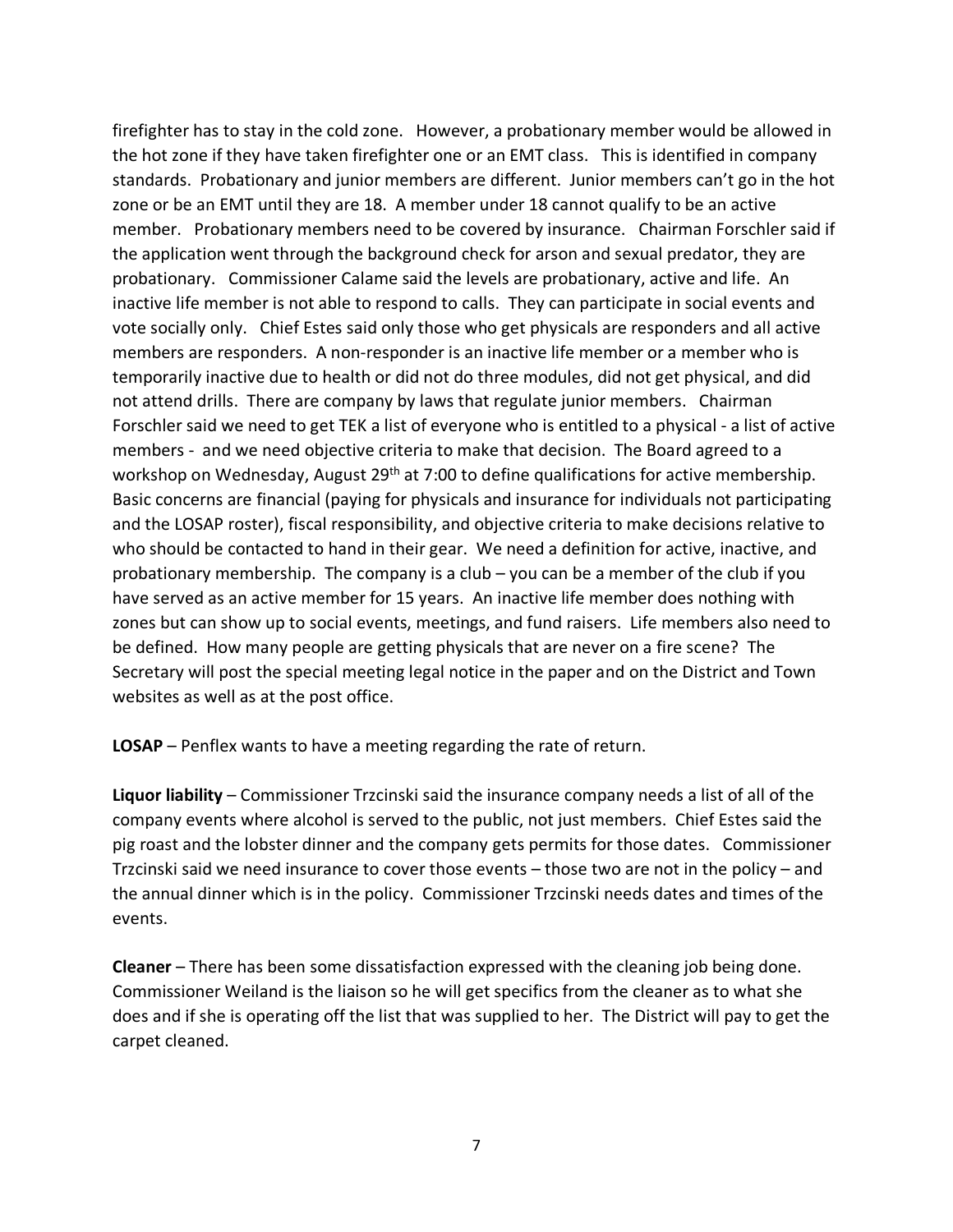**Facilities Committee** - Commissioner Calame, after reading the engineering report for a new fire house and public comments, would like to form a committee to create a list of facilities needs. He is proposing the board create a four person committee appointed by the Chair with the current year allowance of \$3,000 with two board members and two company officers and member representatives to explore and verify and present to the board and then to the public what the facilities needs are. He would like to nail down and certify the needs within 90 days of the vote to create the committee. One suggestion is to have two commissioners, the chief and a member appointed by the chief and Commisioner Calame suggested Commissioner Trzcinski chair the committee. Discussion on development of the committee followed. Chairman Forschler suggested calling Perma people in and using that as spring board. The committee idea is a good one but may be premature at this point. The consensus of the board is to start with a PERMA audit and then fold into a committee before the end of the year.

Rod MacLeod, Attorney , arrived at 9:30.

A motion was made by Chairman Forschler and seconded by Commissioner Calame to adjourn to executive session due to possible litigation at 9:36 p.m.

| <b>Commissioner Calame</b>  | Ave | <b>Commissioner Trzcinski</b> | Ave |
|-----------------------------|-----|-------------------------------|-----|
| <b>Commissioner Russell</b> | Ave | Chairman Forschler            | Ave |
| <b>Commissioner Weiland</b> | Ave |                               |     |
| Motion carried 5-0.         |     |                               |     |

A motion was made by Commissioner Calame and seconded by Commissioner Russell to return to public session at 9:49 p.m.

| <b>Commissioner Calame</b>  | Ave | <b>Commissioner Trzcinski</b> | Ave |
|-----------------------------|-----|-------------------------------|-----|
| <b>Commissioner Russell</b> | Ave | Chairman Forschler            | Ave |
| <b>Commissioner Weiland</b> | Ave |                               |     |
| Motion carried 5-0.         |     |                               |     |

**Town of Washington Contract –** Mr. MacLeod said he read through Mr. Ciferri's letter quickly. The letter appears to read that ECFD has an obligation that we cannot meet with a volunteer fire company and are unwilling to sign to have 24 hour coverage at the fire house so if something happens it's all on the ECFD. The board is not willing to sign that. We would need more money. We were at \$3,500 which is low but more than \$1,200. The reality is given the geographic location of this fire house relative to that corner of the Town of Washington, we are going to be first out on mutual aid for any fire call with or without a contract. However, there is no obligation without a contract. The difference is with EMS. Commissioner Trzcinski said we are giving away services and East Clinton is screaming about that now. Chairman Forschler said he will call Gary Ciferri to discuss this with two main objectives – to terminate the contract if Mr. Ciferri shows no interest or to potentially accept a contract for \$3,500 or \$4,000 within the service area as last year.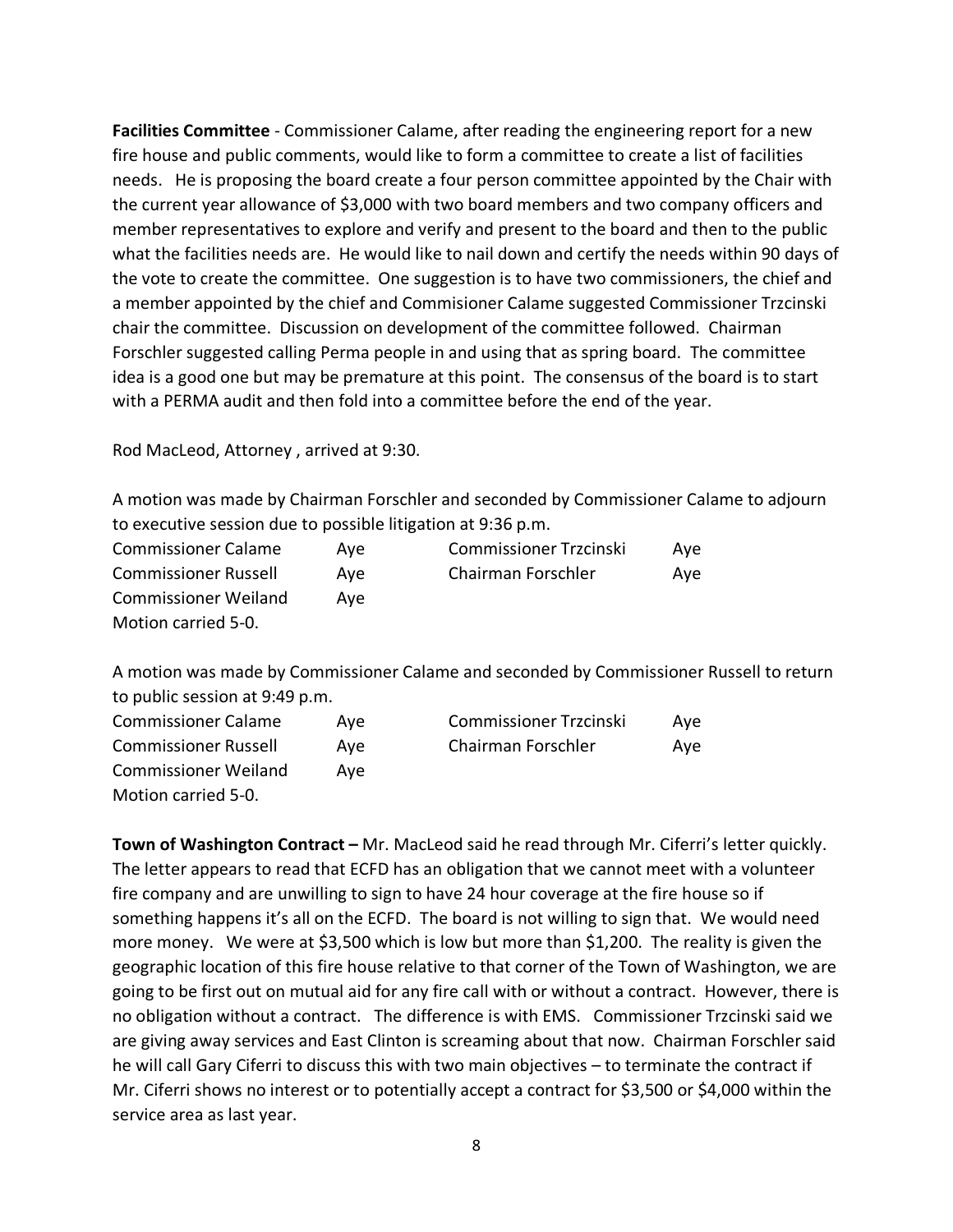A motion was made by Chairman Forschler and seconded by Commissioner Trzcinski that the board authorize him to voice to Mr. Ciferri the board's two main objections to the contract as put forth by the Town of Washington: 1. The obligation that it puts forth relative to service provided to area; and 2. The financial aspect of the contract; and Chairman Forschler is authorized to either terminate the contract if an agreement cannot be reached on these two or accept a contract subject to review of the wording of the contract that we signed as it comes back to us for \$3,500 and we agree to the dates in the letter.

| <b>Commissioner Weiland</b>   | Ave | <b>Commissioner Calame</b> | Ave |
|-------------------------------|-----|----------------------------|-----|
| <b>Commissioner Trzcinski</b> | Ave | Chairman Forschler         | Ave |
| <b>Commissioner Russell</b>   | Ave |                            |     |
| Motion carried 5-0.           |     |                            |     |

Mr. MacLeod said progress has started with the 4555 exemption – it is right on the cusp and needs to be pursued.

A motion was made by Commissioner Calame and seconded by Commissioner Trzcinski that the board require the company president to provide a complete list of personnel including physical address, phone number, mailing address, email if applicable, and assignment in the department within 30 days.

| <b>Commissioner Weiland</b>   | Ave | <b>Commissioner Calame</b> | Ave |
|-------------------------------|-----|----------------------------|-----|
| Commissioner Trzcinski        | Ave | Chairman Forschler         | Ave |
| <b>Commissioner Russell</b>   | Ave |                            |     |
| Motion carried 5-0.<br>plans. |     |                            |     |

The letter should state the reason the district needs this information is because we need to know who needs insurance. The district will publish a list of the people we have a record of. If you are not on the list, you are not covered.

# **PUBLIC COMMENT:**

- Tony Irkliewskij asked what the date of publication was for the brush truck permissive referendum – Commissioner Russell said it was advertised on June 20<sup>th</sup>.